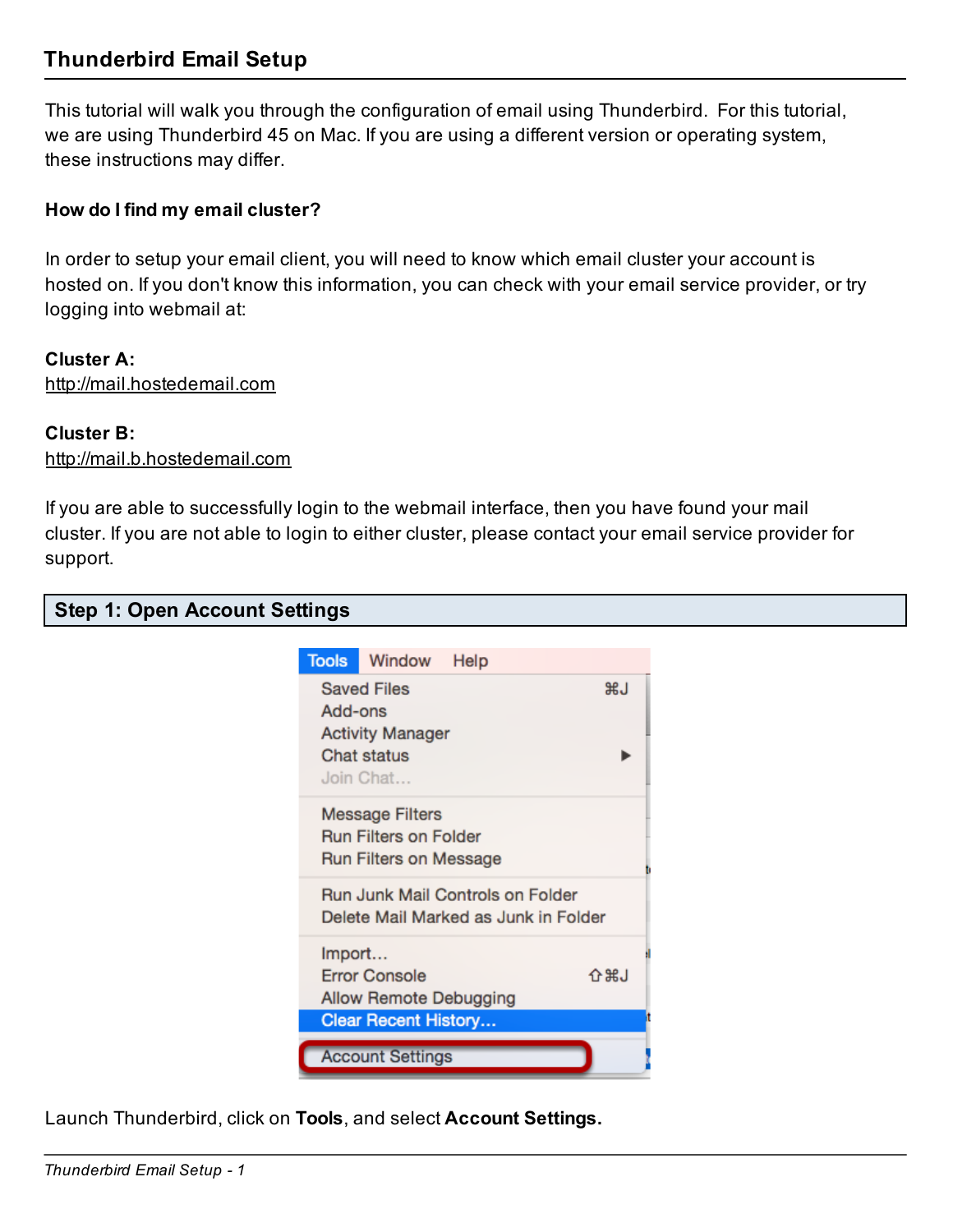

Under Account Actions, click Add Mail Account...

### Step 3: Enter Account Information

| Your name:        | <b>Example User</b> |        | Your name, as shown to others |
|-------------------|---------------------|--------|-------------------------------|
| Email address:    | user@example.com    |        |                               |
| Password:         |                     |        |                               |
|                   | Remember password   |        |                               |
|                   |                     |        |                               |
|                   |                     |        |                               |
|                   |                     |        |                               |
|                   |                     |        |                               |
|                   |                     |        |                               |
|                   |                     |        |                               |
|                   |                     |        |                               |
| Get a new account |                     | Cancel | Continue                      |

Enter the following information:

### Your Name:

This is the name that will appear on all outgoing mail from the account.

### Email Address:

Enter your full email address.

### Password: